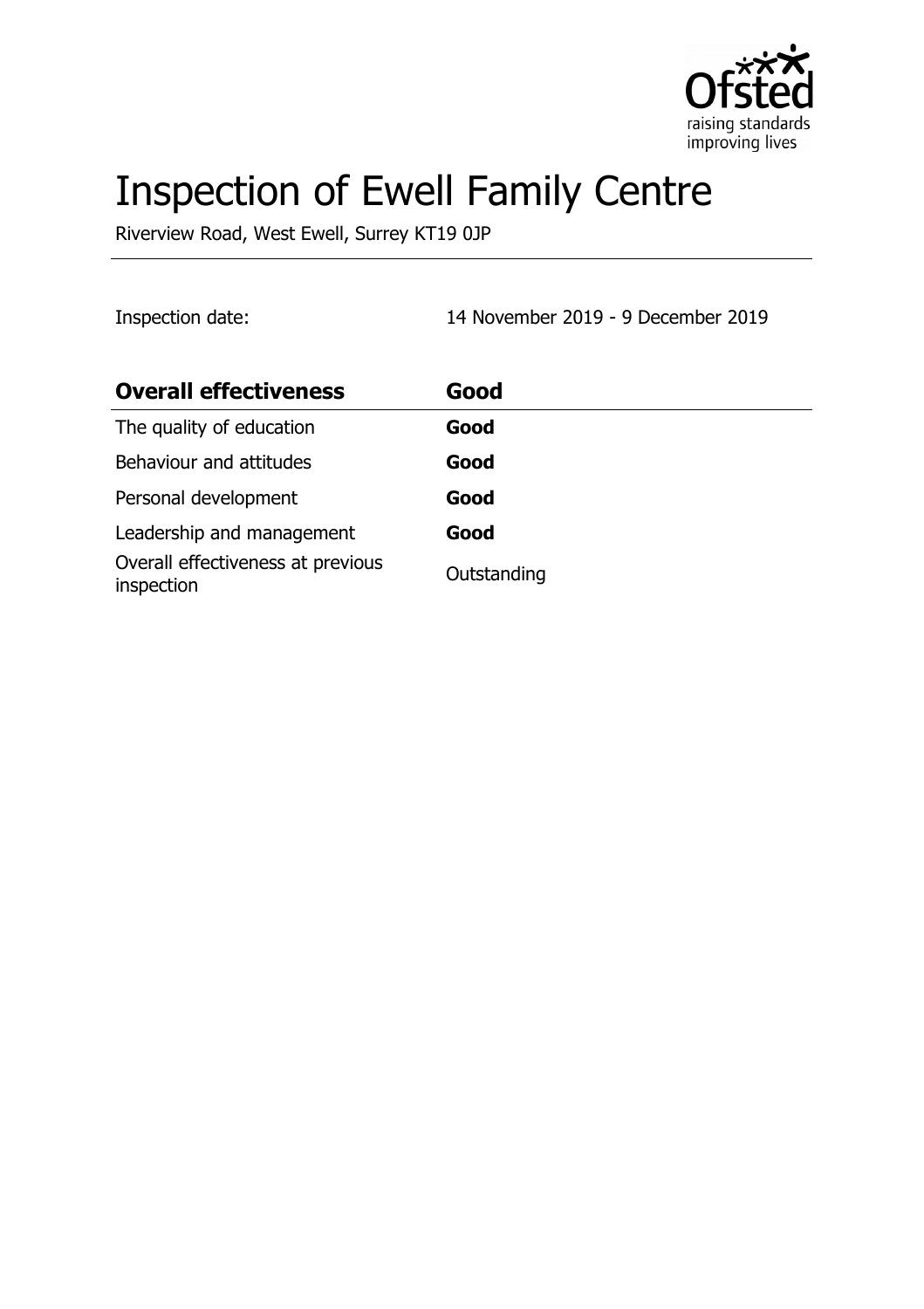

## **What is it like to attend this early years setting?**

#### **The provision is good**

The manager and staff provide a nurturing and supportive child-centred environment. This enables each child to grow into an independent learner, ready to take their next steps in life. Children have good relationships with the staff and regularly show them affection. Staff follow children's home routines, which helps children to settle quickly. There is a warm, homely and relaxed atmosphere evident in the room, where children clearly feel happy, safe and secure. The manager and staff are good role models and children behave well. They praise children and help build on their developing self-esteem effectively.

Staff have high expectations of children. They know children well and plan a wide variety of enjoyable activities, centred around children's individual needs and interests. For instance, children explore shaving foam and other sensory resources. Older children investigate textures, such as ice, frozen shaving foam and sand. They discover where different animals live and the weather conditions the animals live in. Children have lots of opportunities to develop their physical skills. Younger children learn to balance on sound pads and staff teach them how to use the small slide safely. Older children thoroughly enjoy outdoor play and take great delight in digging for treasure and exploring the real vegetables in the mud kitchen. Children learn about nature through opportunities to grow herbs. They are happy and eager to learn because they have fun with the staff.

#### **What does the early years setting do well and what does it need to do better?**

- Staff use spontaneous moments in children's play to enhance learning. For example, staff encourage young children to climb two small steps and go down a small ramp on a climbing frame. Staff help children count the steps and children have 'one more' go. Children develop an early understanding of mathematical concepts.
- $\blacksquare$  Staff provide plenty of opportunities for children to develop their communication and language skills. They sing action songs, such as 'Wake up and shake up'. Staff share books with children, point out images on the page and ask children questions. However, staff do not always provide older children with enough time to gather their thoughts and respond to questions they ask. This does not help to extend children's thinking and speaking skills further.
- $\blacksquare$  Staff work well as a team, supported by the manager. However, occasionally, staff do not use their good knowledge to reflect the cultural diversity of the children who attend the nursery.
- Staff make daily risk assessments and supervise children carefully to help keep them safe. They provide clear direction to children about their own safety and they gain a secure knowledge of assessing risks. Older children help to clear away resources and carry heavy boxes with staff, while being observant of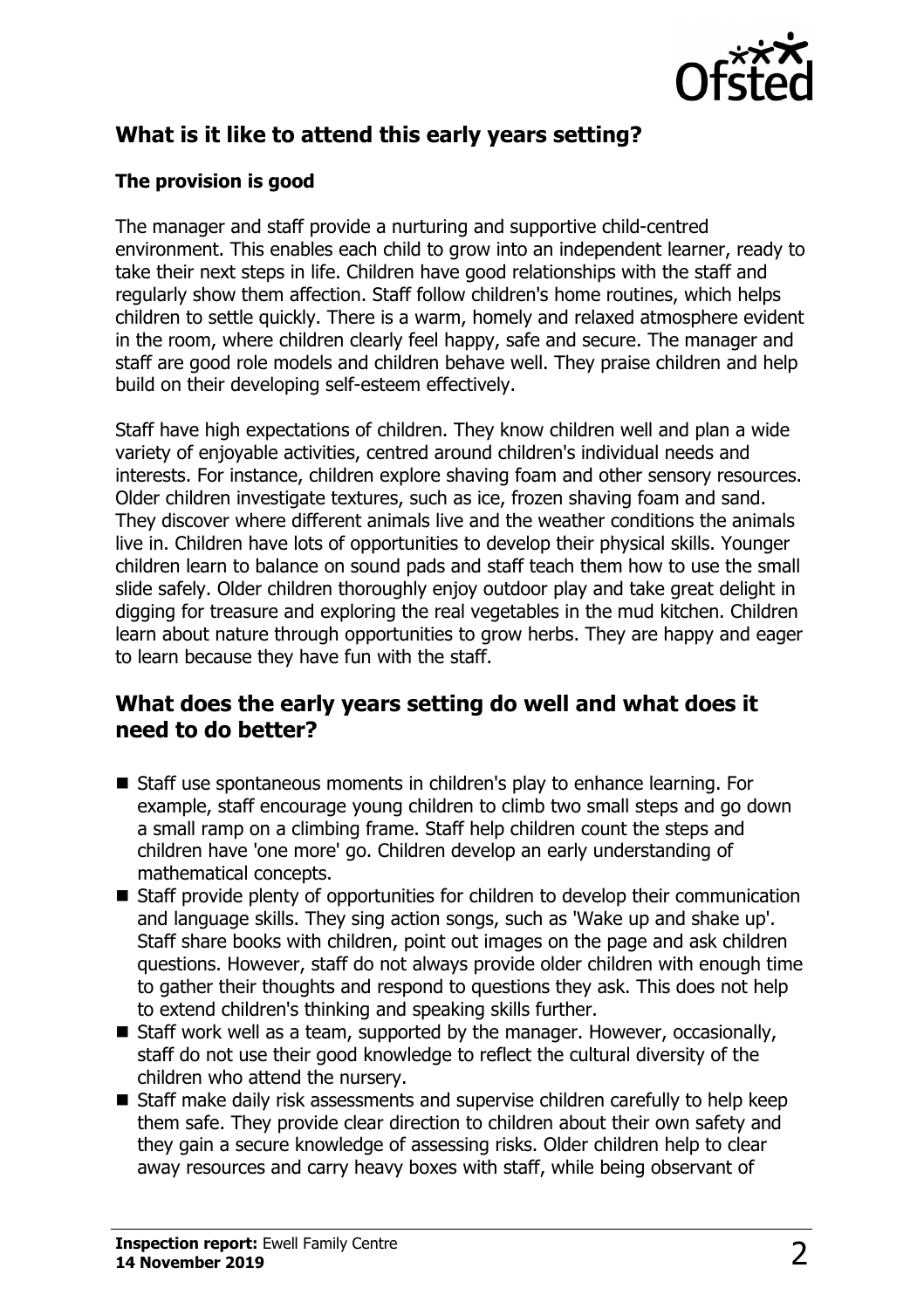

hazards in their path.

- Staff help children to develop good attitudes to learning. For example, children show good levels of persistence and problem-solving skills as they work out how to transfer sand between containers. Staff help children to learn how to manage their emotions. For example, they demonstrate to young children how to use 'kind hands'. Older children fully understand the nursery's values and how they can gain a star for their achievements. This enhances children's confidence and helps them to manage their behaviour and learn to value others.
- $\blacksquare$  Parents comment they are happy with the service the nursery provides and are particularly happy with the loving and caring way staff support their children. Staff generally work well with parents. They provide regular updates on children's progress and communicate in different ways. However, they do not always give parents support to extend their child's learning at home.
- $\blacksquare$  Staff ensure that children have healthy daily routines, such as regular physical exercise and nutritious meals. This helps children to begin to develop an early awareness of healthy lifestyles.
- The manager ensures parents', children's and staff's views are considered and contribute to plans for future developments. Since the last inspection, the manager has begun involving parents more in the way younger children are prepared as they move to the next stage of learning.
- $\blacksquare$  The manager has high expectations of staff to ensure they provide appropriate challenge to children. She effectively monitors staff to identify when children require additional support or when supporting those children who are particularly gifted, and assesses how to make the best use of additional funding. This helps to minimise any gaps in learning early and support those children who need additional stimulation.
- $\blacksquare$  The manager and staff teach children to be independent. Children understand good hygiene routines and learn the 'magic trick' to put on their coats without help.

## **Safeguarding**

The arrangements for safeguarding are effective.

The manager and staff have a good knowledge and understanding of the signs and symptoms of possible concerns relating to a young child's welfare. They are aware of the child protection policies and procedures to follow should they have any concerns. Staff have regular safeguarding training, which includes wider safeguarding issues, to help keep their knowledge up to date. The manager has a thorough recruitment and induction process to ensure staff are suitable for their roles.

## **What does the setting need to do to improve?**

**To further improve the quality of the early years provision, the provider should:**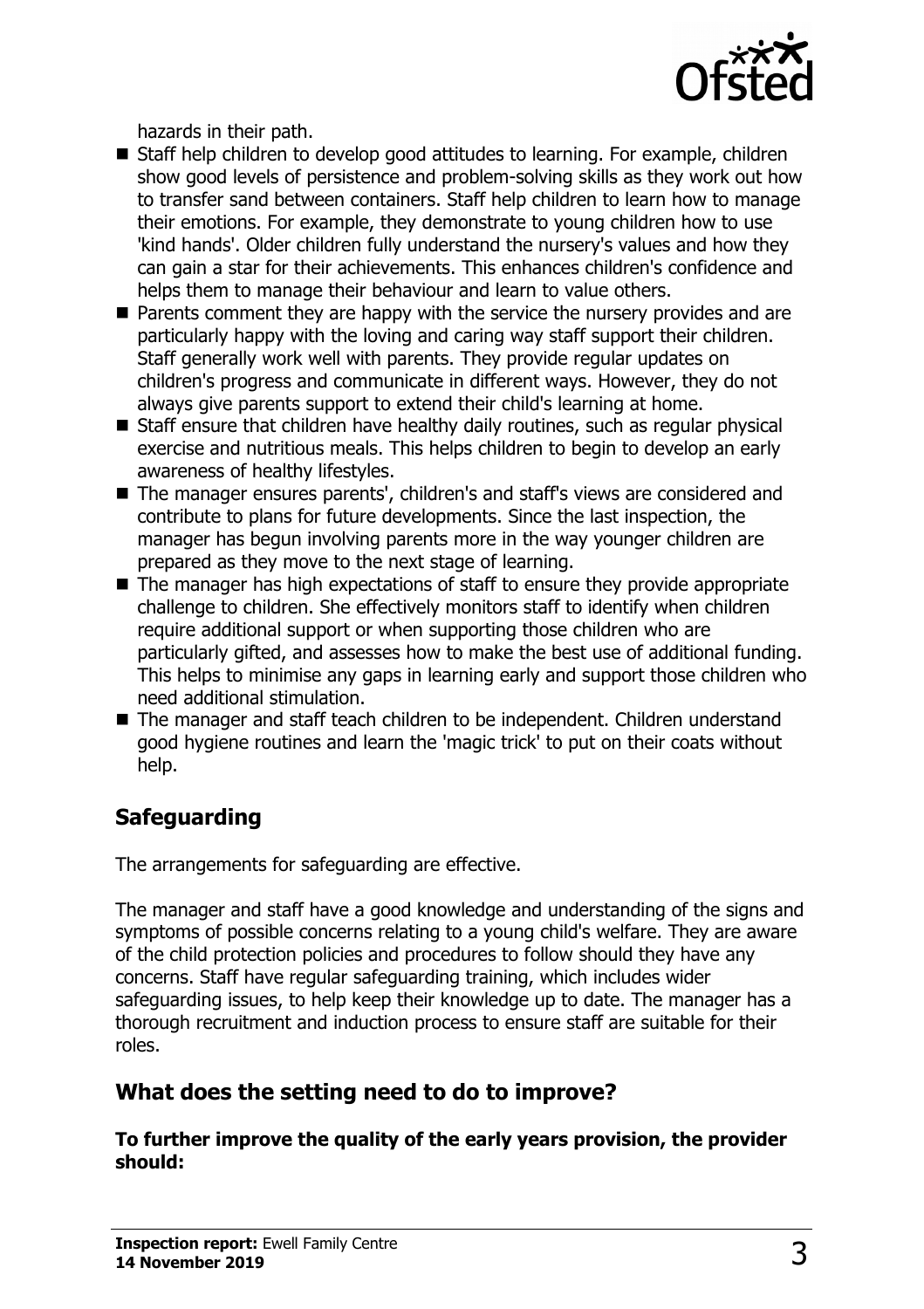

- $\blacksquare$  refine the curriculum further to reflect the cultural diversity of the children who attend the nursery
- $\blacksquare$  enhance the already good partnerships with parents to help them extend their children's learning at home
- $\blacksquare$  provide older children with more time to answer questions staff ask, in order to strengthen their thinking and speaking skills.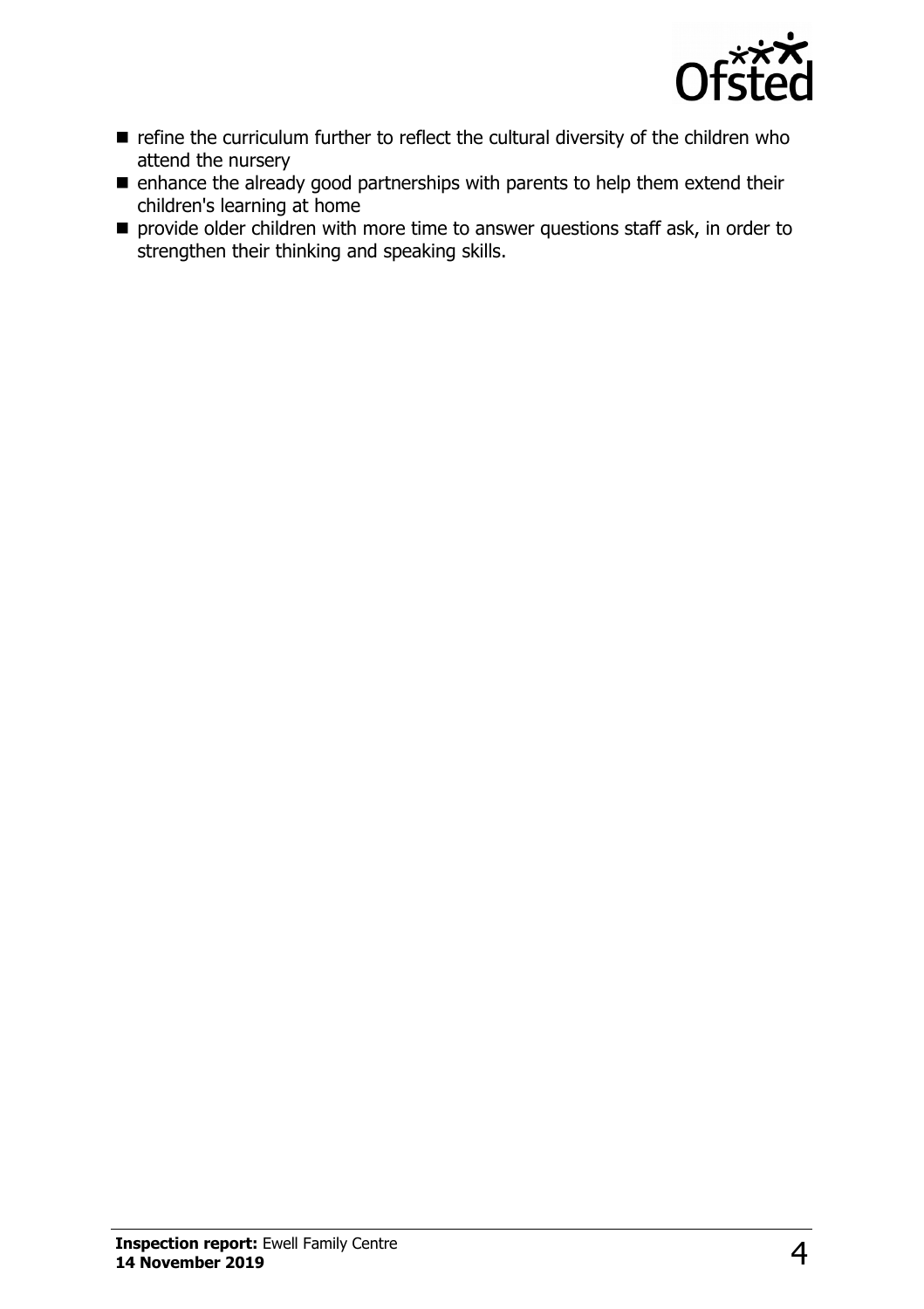

| <b>Setting details</b>                         |                                                                                      |
|------------------------------------------------|--------------------------------------------------------------------------------------|
| Unique reference number                        | EY390562                                                                             |
| <b>Local authority</b>                         | Surrey                                                                               |
| <b>Inspection number</b>                       | 10108719                                                                             |
| <b>Type of provision</b>                       | Childcare on non-domestic premises                                                   |
| <b>Registers</b>                               | Early Years Register, Compulsory Childcare<br>Register, Voluntary Childcare Register |
| Day care type                                  | Full day care                                                                        |
| Age range of children at time of<br>inspection | $1$ to $1$                                                                           |
| <b>Total number of places</b>                  | 6                                                                                    |
| Number of children on roll                     | 9                                                                                    |
| Name of registered person                      | <b>Ewell Family Centre</b>                                                           |
| Registered person unique<br>reference number   | RP525115                                                                             |
| <b>Telephone number</b>                        | 0208 337 1245                                                                        |
| Date of previous inspection                    | 27 February 2014                                                                     |

#### **Information about this early years setting**

Riverview Day Nursery registered in 2009. It is located in West Ewell, Surrey. The setting is open Monday to Friday from 8am to 5.45pm for most of the year. There are four staff, all of whom hold early years qualifications at level 3.

## **Information about this inspection**

#### **Inspectors**

Susan Allen Helen Penticost

#### **Inspection activities**

- $\blacksquare$  The inspector had a tour of the premises and observed the impact of teaching on children's enjoyment and development.
- $\blacksquare$  The inspector spoke with parents to gain an understanding of their views.
- $\blacksquare$  The inspector completed a joint observation of an activity with the manager.
- $\blacksquare$  The inspector sampled a range of documentation.
- $\blacksquare$  The inspector spoke with the manager and staff about their practice and children's learning and development.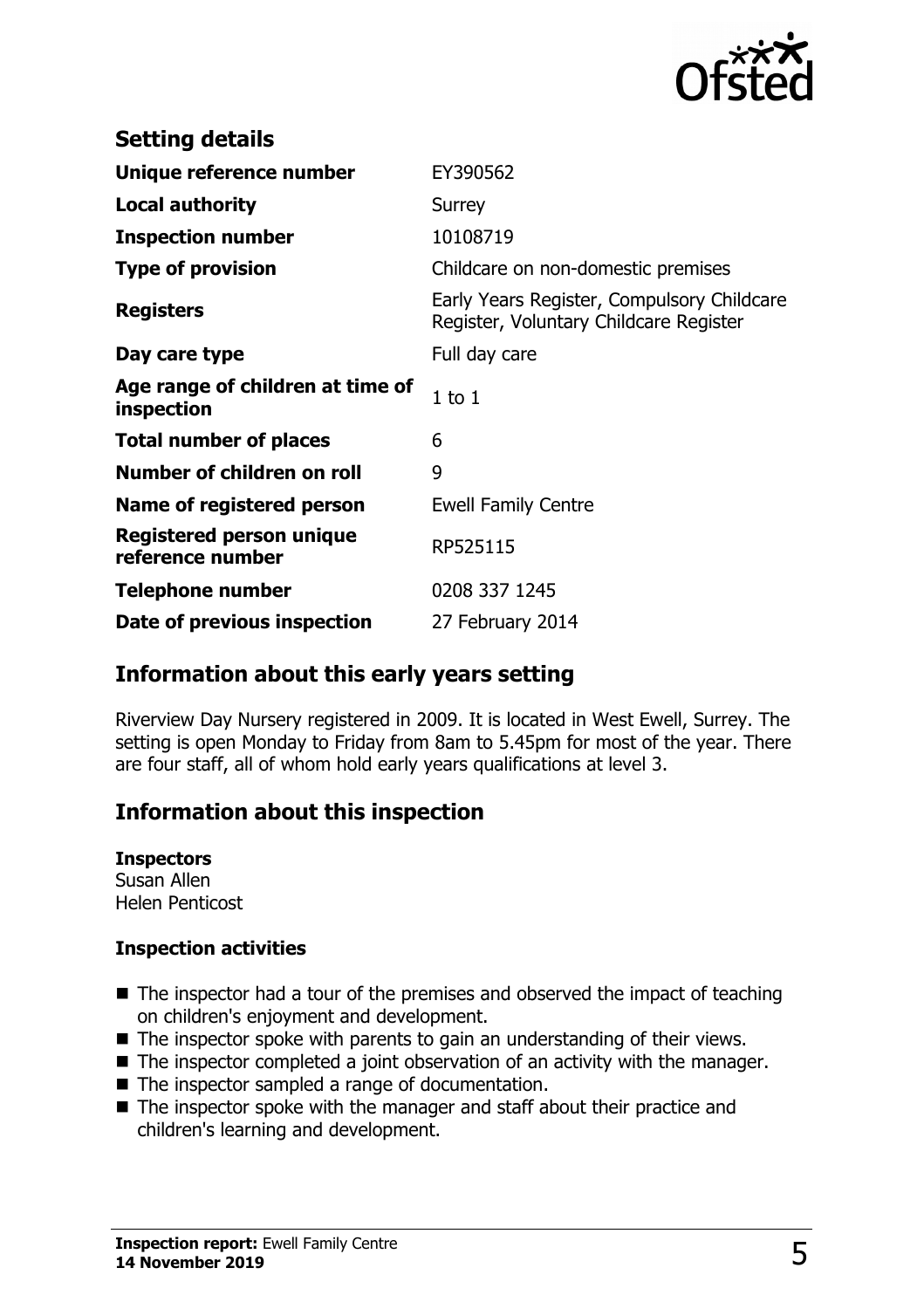

We carried out this inspection under sections 49 and 50 of the Childcare Act 2006 on the quality and standards of provision that is registered on the Early Years Register. The registered person must ensure that this provision complies with the statutory framework for children's learning, development and care, known as the early years foundation stage.

If you are not happy with the inspection or the report, you can [complain to Ofsted.](http://www.gov.uk/complain-ofsted-report)